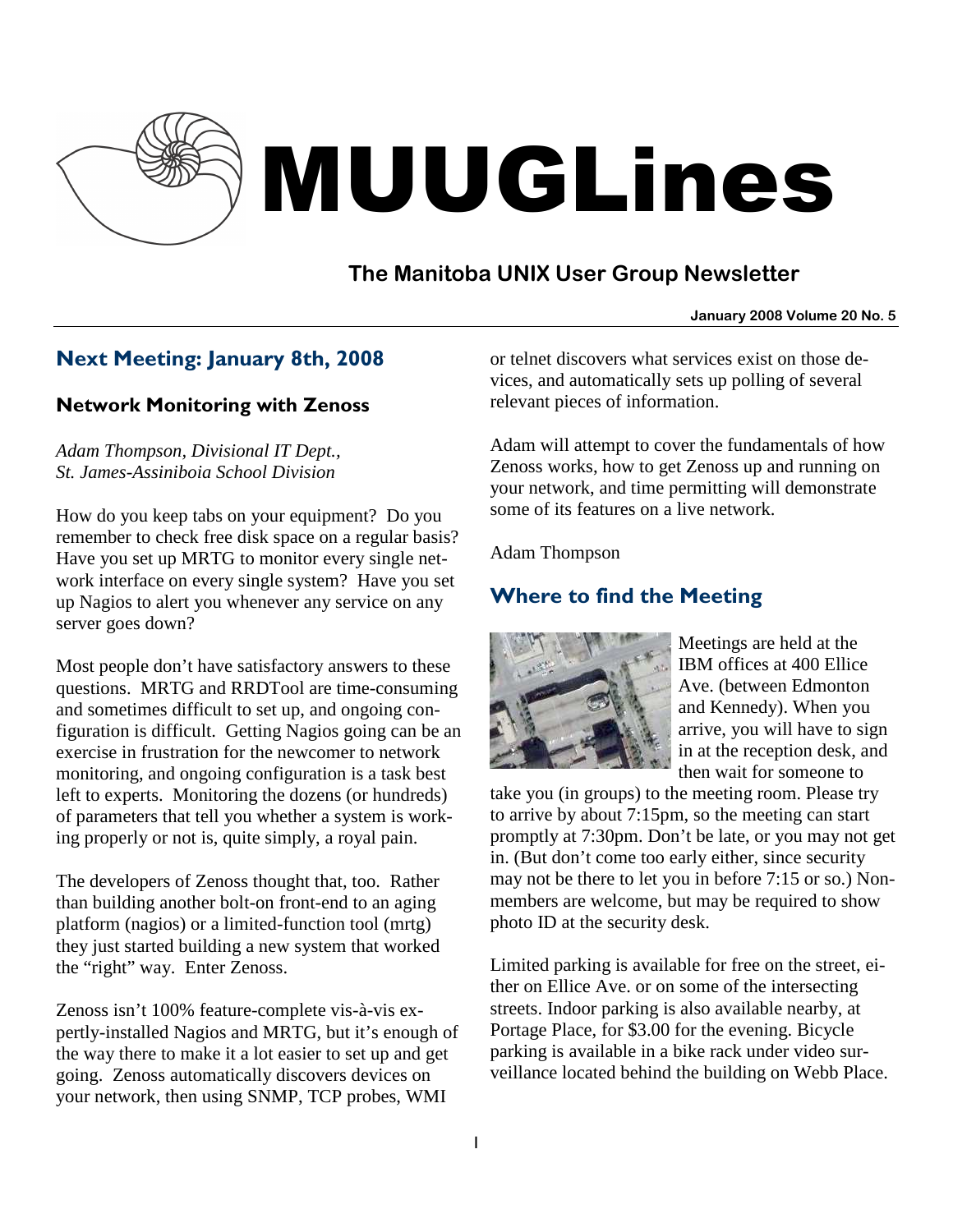# Upcoming Meetings:

### February 12th, 2008: To Be Announced

### March 11th, 2008: To Be Announced

Future meeting topics may change.

# Samba Gains Access to Microsoft Code

December 21, 2007 / Newsfactor.com

In exchange for a one-time fee of  $\epsilon$ 10,000 (approx C\$14,000), the non-profit Protocol Freedom Information Foundation (PFIF) will be able to provide Samba with the necessary documentation for implementing all of Microsoft's Workgroup Server Protocols covered by the European Commission's landmark antitrust decision.

Microsoft has entered into a licensing agreement with the PFIF under which the software giant will be providing developers working on the Samba file and printing system with the information they need to ensure interoperability between their open-source software and Windows.

The agreement clarifies the exact patent numbers involved so there is no possibility of misunderstanding. Microsoft is prevented from asserting any patents against any implementation developed using the supplied documentation, noted Samba cocreator Jeremy Allison. In addition, Microsoft's warranty under the agreement extends to all third parties, he said.

Jeremy Allison, co-creator of Samba, explained that the next step is for interested free software developers to approach the PFIF to ask to become subcontractors so they can get access to the documentation. "It may take a couple of weeks to establish that process, but I hope that early in the new year we will see the first results start to filter through, with new features in Samba and other projects."

### Jun-ichiro "itojun" Itoh Hagino passes

Jun-ichiro "itojun" Itoh Hagino passed away on October 29, 2007 at the age of 37.

To those in the BSD communities he was simply Itojun, best known in his role as IPv6 KAME project core researcher. Itojun did the vast majority of the work to get IPv6 into the BSD network stacks. He was also instrumental in moving IPv6 forward in all aspects through his participation in IETF protocol design meetings. Itojun was helpful to everyone around him, and dedicated to his work. He believed and worked toward making technology available to everyone. He will be missed, and always remembered.

## OpenBSD 4.2 released

Nov 1, 2007 / openbsd-announce

We are pleased to announce the official release of OpenBSD 4.2. This is our 22nd release on CD-ROM (and 23rd via FTP). We remain proud of OpenBSD's record of more than ten years with only two remote holes in the default install.

We dedicate this release to the memory of long-time developer Jun-ichiro "itojun" Itoh Hagino, who focused his life on IPv6 deployment for everyone. Without his BSD and IETF participation, IPv6 would not be where it is today. Only now people are becoming aware of his numerous contributions because he took credit for much less than he accomplished. The developers in our project will all miss him.

### NetBSD 4.0 released

Dec. 19, 2007 / netbsd-announce

The NetBSD Project is pleased toannounce that release 4.0 of the NetBSD operating system is now available. NetBSD is a free, secure, and highly portable Unix-like Open Source operating system available for many platforms, from 64-bit Opteron machines and desktop system to handheld and embedded devices. Its clean design and advanced features make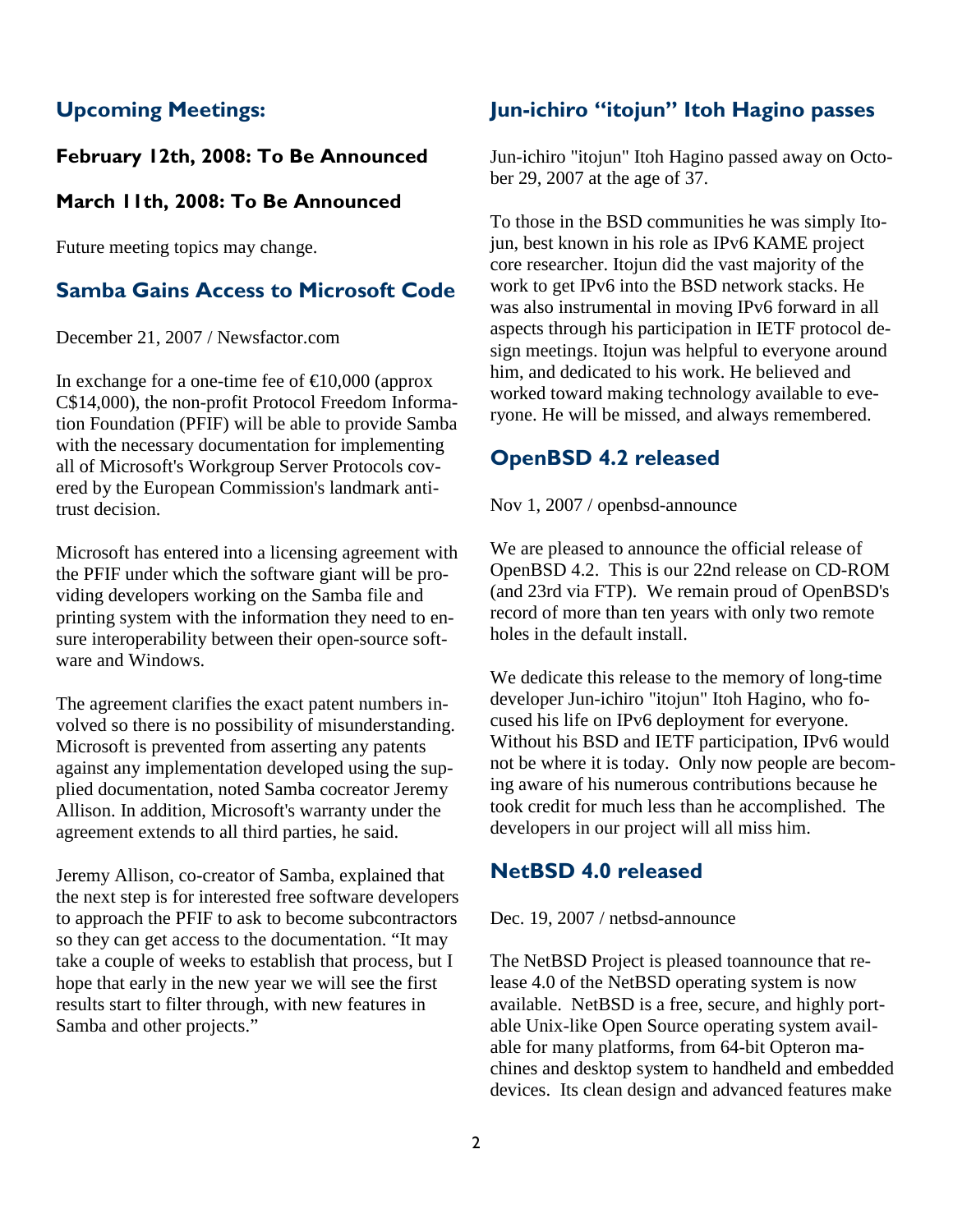it excellent in both production and research environments, and it is user-supported with complete source. Many applications are easily available through pkgsrc, the NetBSD Packages Collection.

Major achievements in NetBSD 4.0 include support for version 3 of the Xen virtual machine monitor, Bluetooth, many new device drivers and embedded platforms based on ARM, PowerPC and MIPS CPUs. New network services include iSCSI target (server) code and an implementation of the Common Address Redundancy Protocol. Also, system security was further enhanced with restrictions of mprotect(2) to enforce W^X policies, the Kernel Authorization framework, and improvements of the Veriexec file integrity subsystem, which can be used to harden the system against trojan horses and virus attacks.

NetBSD 4.0 is dedicated to the memory of Jun-Ichiro "itojun" Hagino, who died in October 2007. Itojun was a member of the KAME project, which provided IPv6 and IPsec support; he was also a member of the NetBSD core team (the technical management for the project), and one of the Security Officers. Due to Itojun's efforts, NetBSD was the first open source operating system with a production ready IPv6 networking stack, which was included in the base system before many people knew what IPv6 was. We are grateful to have known and worked with Itojun, and we know that he will be missed. This release is therefore dedicated, with thanks, to his memory.

### Apples For The Army

December  $21<sup>st</sup>$ , 2007 / forbes.com

Given Apple's marketing toward the young and the trendy, you wouldn't expect the U.S. Army to be much of a customer. Lieutenant Colonel C.J. Wallington is hoping hackers won't expect it either.

Wallington, a division chief in the Army's office of enterprise information systems, says the military is quietly working to integrate Macintosh computers into its systems to make them harder to hack. That's because fewer attacks have been designed to infiltrate Mac computers, and adding more Macs to the military's computer mix makes it tougher to destabilize a group of military computers with a single attack, Wallington says.

### Dell announces Ubuntu 7.10 PCs with DVD playback

Dec. 18, 2007 / DesktopLinux.com

Dell has told DesktopLinux.com that it will be announcing later today, Dec. 19, that it will be releasing PCs with Ubuntu 7.10 (aka Gutsy Gibbon) as part of its Dell Consumer Linux lineup along with the ability to legally play DVDs.

According to Dell spokesperson Anne B. Camden, the "Dell Inspiron 530N desktop and Inspiron 1420N notebook PCs are now available with Ubuntu 7.10 pre-installed." Both of these models were part of Dell's second wave of Ubuntu-powered PCs, which were released in June 2007

### Use OpenOffice.org from a web browser

Today, Ulteo started the test drive of their new platform, Ulteo Online Desktop. You can now launch, test and use OpenOffice.org from a web browser on any Internet device.

More details can be found at http://www.ulteo.com/home/ooo/

# MacOS X 10.5 "Leopard" is UNIX<sup>®</sup>

The new version of Apple's operating system new complies with the Single UNIX Specification 2003 (SUS-03), according to the Open Group. MacOS X now joins only three other products carrying SUS 03 certification, HP/UX, Solaris and AIX/5L.

While both the server and client versions are certified, OS X is only certified as UNIX® when running on Intel processors.